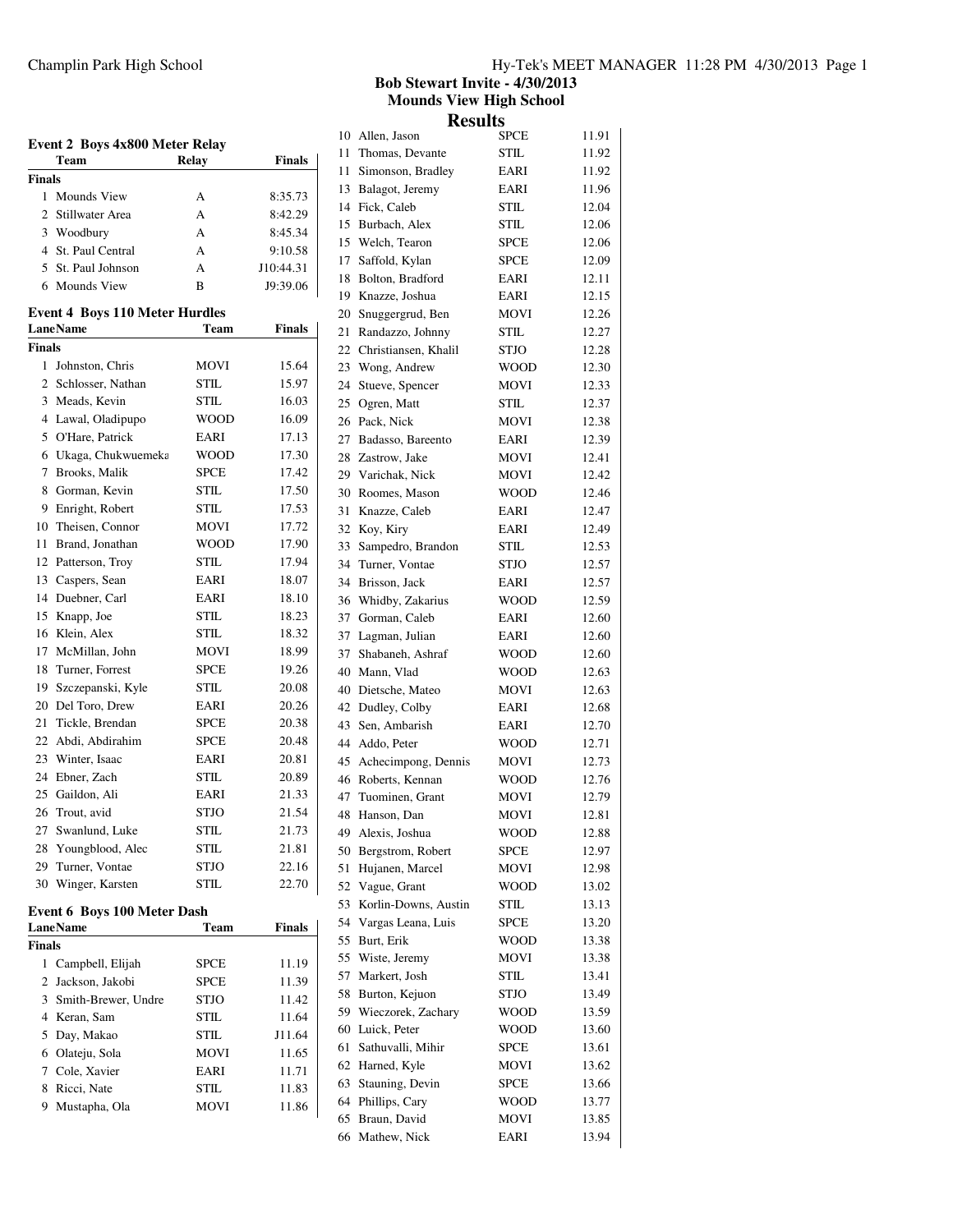|               | 67 Cincotta, Jon                      | MOVI        | 14.09         |
|---------------|---------------------------------------|-------------|---------------|
|               | 68 Schlecht, Nick                     | <b>WOOD</b> | 14.20         |
|               | 69 Vangsness, Mitchell                | EARI        | 14.32         |
|               | 70 Cross, Devin                       | <b>STJO</b> | 14.65         |
| 71            | Theodros, Sirak                       | <b>WOOD</b> | 16.91         |
|               | <b>Event 8 Boys 4x200 Meter Relay</b> |             |               |
|               | Team                                  | Relay       | <b>Finals</b> |
| <b>Finals</b> |                                       |             |               |
|               | 1 Stillwater Area                     | A           | 1:35.66       |
|               | 2 Mounds View                         | A           | 1:35.77       |
|               | 3 East Ridge                          | A           | 1:36.77       |
|               | 4 Mounds View                         | B           | J1:40.11      |
|               | 5 St. Paul Johnson                    | A           | 1:55.98       |
|               | Event 10 Boys 1600 Meter Run          |             |               |
|               | Name                                  | Team        | <b>Finals</b> |
| <b>Finals</b> |                                       |             |               |
|               | 1 Roese, Nathan                       | EARI        | 4:32.22       |
|               | 2 Hesse-Withbroe, Baile               | STIL        | 4:35.18       |
|               | 3 Petkov, Brian                       | <b>SPCE</b> | 4:36.50       |
|               | 4 Voit, Taylor                        | <b>WOOD</b> | 4:38.05       |
|               | 5 Thomas, Matt                        | <b>STIL</b> | 4:38.80       |
|               | 6 Tagliaferri, Edoardo                | <b>STIL</b> | 4:38.82       |
| $7^{\circ}$   | Hehr, Alan                            | STIL        | 4:42.56       |
| 8             | Hanson, Sam                           | <b>STIL</b> | 4:44.58       |
|               | 9 Wareham, Nick                       | <b>WOOD</b> | 4:45.69       |
|               | 10 Anderson, Matt                     | MOVI        | 4:47.31       |
| 11.           | Sheldon, Mark                         | MOVI        | 4:48.97       |
|               | 12 Wentworth, Thomas                  | MOVI        | 4:49.89       |
| 13            | Duchenes, Tony                        | MOVI        | 4:49.92       |
| 14            | Poulose, Solomon                      | <b>SPCE</b> | 4:50.18       |
| 15            | Sundberg, Erik                        | MOVI        | 4:55.49       |
| 16            | Henning, Paul                         | <b>WOOD</b> | 4:55.77       |
| 17            | Shumaker, Eric                        | <b>WOOD</b> | 5:02.11       |
| 18            | Rettner, Bryan                        | <b>STIL</b> | 5:02.99       |
|               | 19 Olson, Peter                       | MOVI        | 5:07.72       |
| 20            | Dean, William                         | <b>SPCE</b> | 5:07.88       |
| 21            | Brown, Simon                          | <b>SPCE</b> | 5:13.17       |
| 22            | Warejoncas, Spencer                   | <b>SPCE</b> | 5:15.61       |
| 23            | Metzger, Sam                          | STIL        | 5:16.75       |
| 24            | Ericson, Matt                         | <b>MOVI</b> | 5:24.02       |
|               | Wild, Zachary                         |             |               |
| 25            |                                       | WOOD        | 5:26.70       |
| 26            | Ihlenfeldt, Paul                      | <b>SPCE</b> | 5:27.03       |
| 27            | Wangerin, Josh                        | <b>WOOD</b> | 5:29.91       |
| 28            | Geraghty, Brendan                     | <b>SPCE</b> | 5:30.63       |
| 29            | Rodriguez, Victor                     | STJO        | 5:32.56       |
| 30            | Davis, Grant                          | WOOD        | 5:44.94       |
| 31            | Remington, Landon                     | <b>SPCE</b> | 5:47.51       |
| 32            | Delgadillo, Ismael                    | WOOD        | 5:48.28       |
| 33            | Lunn, John                            | <b>STIL</b> | 5:52.40       |
| 34            | Taylor, Nathan                        | <b>SPCE</b> | 6:03.33       |
| 35            | Dittman, Luke                         | STIL        | 6:11.75       |

### Champlin Park High School Hy-Tek's MEET MANAGER 11:28 PM 4/30/2013 Page 2

**Bob Stewart Invite - 4/30/2013 Mounds View High School Results**

| Event 12 Boys 4x100 Meter Relay |                                     |              |               |  |  |  |
|---------------------------------|-------------------------------------|--------------|---------------|--|--|--|
|                                 | Team                                | <b>Relay</b> | <b>Finals</b> |  |  |  |
| <b>Finals</b>                   |                                     |              |               |  |  |  |
| $\mathbf{1}$                    | St. Paul Central                    | А            | 43.93         |  |  |  |
| $\overline{2}$                  | Stillwater Area                     | A            | 46.52         |  |  |  |
| 3                               | St. Paul Johnson                    | A            | 46.53         |  |  |  |
|                                 | 4 Mounds View                       | A            | 46.70         |  |  |  |
| 5                               | Woodbury                            | A            | 47.27         |  |  |  |
|                                 |                                     |              |               |  |  |  |
|                                 | <b>Event 14 Boys 400 Meter Dash</b> |              | <b>Finals</b> |  |  |  |
|                                 | <b>LaneName</b>                     | Team         |               |  |  |  |
| <b>Finals</b>                   |                                     |              | 49.76         |  |  |  |
| 1                               | Ollrich, August                     | EARI         |               |  |  |  |
| 2                               | Day, Makao                          | STIL         | 51.63         |  |  |  |
| 3                               | Jackson, Jakobi                     | <b>SPCE</b>  | 52.59         |  |  |  |
| $\overline{4}$                  | Ndovu, Allan                        | EARI         | 53.05         |  |  |  |
| 5                               | Brooks, Trayton                     | <b>SPCE</b>  | 53.71         |  |  |  |
| 6                               | DeGroot, Michael                    | MOVI         | 54.40         |  |  |  |
| 7                               | Smith, Ryan                         | <b>WOOD</b>  | 56.45         |  |  |  |
| 8                               | Phelps, Jordan                      | STIL         | 56.54         |  |  |  |
| 9                               | Albornoz Ruiz, Carlos               | <b>SPCE</b>  | 57.04         |  |  |  |
| 10                              | Marckel, Amos                       | <b>SPCE</b>  | 57.53         |  |  |  |
| 11                              | Thiets, Jackson                     | <b>STIL</b>  | 57.60         |  |  |  |
| 12                              | Masters, Morgan                     | MOVI         | 58.07         |  |  |  |
| 13                              | Kong, Caag                          | STJO         | 58.21         |  |  |  |
|                                 | 14 McCann, Jack                     | WOOD         | 58.68         |  |  |  |
|                                 | 15 Malwitz, Joel                    | STIL         | 59.23         |  |  |  |
| 16                              | Anderson, Kyle                      | STIL         | 59.43         |  |  |  |
| 17                              | Christianson, Sam                   | EARI         | 1:00.26       |  |  |  |
| 18                              | Moua, Kyson                         | STJO         | 1:00.30       |  |  |  |
| 19                              | Doneux, Jake                        | STIL         | 1:00.64       |  |  |  |
| 20                              | Hanslip, Joshua                     | EARI         | 1:00.74       |  |  |  |
| 21                              | Christiansen, Khalil                | STJO         | 1:01.92       |  |  |  |
| 22                              | Lyden, Reid                         | EARI         | 1:02.10       |  |  |  |
| 23                              | Hancock, Andrew                     | EARI         | 1:03.88       |  |  |  |
| 24                              | Sathuvalli, Mihir                   | <b>SPCE</b>  | 1:04.65       |  |  |  |
|                                 | 25 Phillips, Cary                   | <b>WOOD</b>  | 1:04.74       |  |  |  |
|                                 | 26 Cotton, Andrew                   | EARI         | 1:05.04       |  |  |  |
| 27                              | Amare, Gabriel                      | EARI         | 1:05.46       |  |  |  |
|                                 | 28 Wako, Abdiaziz                   | SPCE         | 1:06.37       |  |  |  |
| 29                              | Schultz, Simon                      | <b>SPCE</b>  | 1:06.78       |  |  |  |
| 30                              | Struthers, Kyle                     | <b>SPCE</b>  | 1:08.03       |  |  |  |
| 31                              | Yang, Chi                           | STJO         | 1:11.75       |  |  |  |
|                                 |                                     |              |               |  |  |  |
|                                 | Event 16 Boys 1600 Sprint Medley    |              |               |  |  |  |
|                                 | Team                                | Relay        | Finals        |  |  |  |
| Finals                          |                                     |              |               |  |  |  |
| 1                               | Woodbury                            | А            | 3:44.60       |  |  |  |
| 2                               | St. Paul Central                    | А            | 3:49.74       |  |  |  |
| 3                               | Stillwater Area                     | А            | 3:52.07       |  |  |  |
|                                 | 4 Mounds View                       | А            | 3:52.10       |  |  |  |

St. Paul Johnson A 4:10.49

| <b>Event 18 Boys 300 Meter Hurdles</b><br><b>LaneName</b> | Team        | Finals        |
|-----------------------------------------------------------|-------------|---------------|
| <b>Finals</b>                                             |             |               |
| 1<br>Johnston, Chris                                      | MOVI        | 41.22         |
| 2 Lee, KeyShawn                                           | <b>WOOD</b> | 41.34         |
| 3 Meads, Kevin                                            | <b>STIL</b> | 41.56         |
| 4 Lawal, Oladipupo                                        | <b>WOOD</b> | 42.28         |
| 5 Baker, Matt                                             | MOVI        | 42.58         |
| 6 O'Hare, Patrick                                         | EARI        | 42.87         |
| 7 Klein, Alex                                             | <b>STIL</b> | 43.80         |
| 8 Caspers, Sean                                           | EARI        | 43.96         |
| 9<br>Enright, Robert                                      | <b>STIL</b> | 44.14         |
| 10 Ukaga, Chukwuemeka                                     | <b>WOOD</b> | 44.78         |
| 11 Brooks, Malik                                          | <b>SPCE</b> | 45.01         |
| 12 Gorman, Kevin                                          | <b>STIL</b> | 45.25         |
| 13 Alexis, Joey                                           | <b>WOOD</b> | 45.85         |
| 14 Knapp, Joe                                             | <b>STIL</b> | 46.46         |
| 15 Turner, Forrest                                        | <b>SPCE</b> | 46.67         |
| Brand, Jonathan<br>16                                     | <b>WOOD</b> | 46.89         |
| 17 Del Toro, Drew                                         | EARI        | 47.17         |
| 18<br>Patterson, Troy                                     | <b>STIL</b> | 47.23         |
| 19 Theisen, Connor                                        | <b>MOVI</b> | 47.25         |
| 20 Tompkins, Sean                                         | <b>STIL</b> | 47.39         |
| 21<br>Duebner, Carl                                       | EARI        | 47.55         |
| 22 McMillan, John                                         | MOVI        | 47.79         |
| 23 Youngblood, Alec                                       | <b>STIL</b> | 48.57         |
| 24 Skie, Dejonte                                          | <b>STIL</b> | 48.94         |
| 25<br>Davis, Cole                                         | <b>WOOD</b> | 49.62         |
| 26<br>Duffy, Kevin                                        | <b>MOVI</b> | 49.92         |
| 27<br>McClam, DaVonte                                     | EARI        | 50.01         |
| 28<br>Knapp, Alex                                         | <b>STIL</b> | 50.47         |
| 29<br>Tickle, Brendan                                     | <b>SPCE</b> | 51.14         |
| Ebner, Zach<br>30                                         | <b>STIL</b> | 51.75         |
| Luick, Peter<br>31                                        | <b>WOOD</b> | 52.09         |
| 32<br>Wiste, Jeremy                                       | <b>MOVI</b> | 52.14         |
| 33 Gaildon, Ali                                           | EARI        | 52.23         |
| Winger, Karsten<br>34                                     | <b>STIL</b> | 52.71         |
| 35<br>Szczepanski, Kyle                                   | <b>STIL</b> | 53.61         |
| 36<br>Winter, Isaac                                       | EARI        | 53.83         |
| 37<br>Howlett, Billy                                      | <b>MOVI</b> | 54.51         |
| 38<br>Trout, avid                                         | <b>STJO</b> | 55.25         |
| <b>Event 20 Boys 800 Meter Run</b>                        |             |               |
| <b>Name</b>                                               | <b>Team</b> | <b>Finals</b> |

|               | .                     | .           | .       |
|---------------|-----------------------|-------------|---------|
| <b>Finals</b> |                       |             |         |
|               | 1 Colvin, Eric        | STIL.       | 1:57.66 |
|               | 2 Hall, Wayde         | STIL.       | 1:58.18 |
| 3             | Bjork, Sean           | STIL.       | 1:59.79 |
|               | 4 Waterhouse, Matthew | WOOD        | 2:00.94 |
|               | 5 Krahn, Eli          | STIL.       | 2:02.69 |
|               | 6 Bule, Ahmed         | <b>SPCE</b> | 2:03.56 |
|               | 7 Hessini, Andre      | <b>MOVI</b> | 2:04.09 |
| 8             | Richie, Luke          | STIL.       | 2:04.95 |
| 9             | Aarness, Tayler       | STIL.       | 2:05.80 |
|               | 10 Siedschlag, Travis | <b>STJO</b> | 2:08.36 |
| 11            | Wang, Max             | <b>MOVI</b> | 2:09.35 |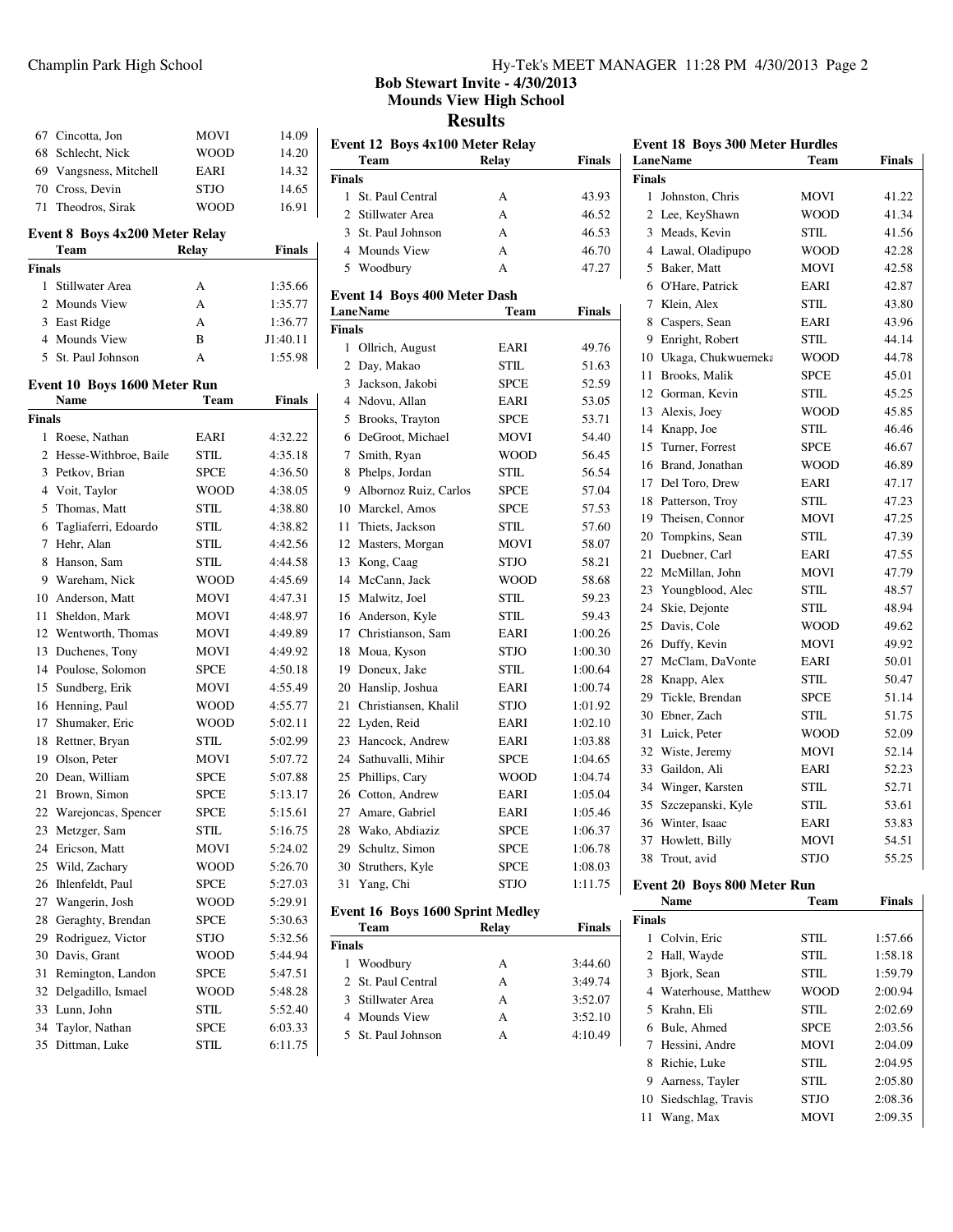| 12 | Brooks, Trayton       | <b>SPCE</b> | 2:10.90 |
|----|-----------------------|-------------|---------|
| 13 | Jessen-Howard, Stever | <b>WOOD</b> | 2:10.97 |
| 14 | Wareham, Nick         | <b>WOOD</b> | 2:11.09 |
| 15 | McDonald, Devon       | <b>MOVI</b> | 2:11.19 |
| 16 | Anderson, Matt        | <b>MOVI</b> | 2:11.94 |
| 17 | Sheldon, Mark         | <b>MOVI</b> | 2:12.90 |
| 18 | Storvick, Jeremy      | <b>WOOD</b> | 2:12.92 |
| 19 | Brems, Xaver          | <b>SPCE</b> | 2:15.72 |
| 20 | Duchenes, Tony        | <b>MOVI</b> | 2:16.14 |
| 21 | Busch, Jonah          | <b>SPCE</b> | 2:16.23 |
| 22 | Valencia, Luis        | <b>STJO</b> | 2:16.87 |
| 23 | Henson, George        | <b>MOVI</b> | 2:20.21 |
| 24 | Yuan, Josh            | <b>MOVI</b> | 2:24.42 |
| 25 | Brown, Simon          | <b>SPCE</b> | 2:25.25 |
| 26 | Finnegan, Colin       | <b>SPCE</b> | 2:29.91 |
| 27 | Wangerin, Josh        | <b>WOOD</b> | 2:31.41 |
| 28 | Davis, Grant          | <b>WOOD</b> | 2:39.39 |
| 29 | Kaeter, Nathan        | <b>MOVI</b> | 2:40.44 |
| 30 | Remington, Landon     | <b>SPCE</b> | 2:41.62 |
| 31 | Schultz, Simon        | <b>SPCE</b> | 2:53.32 |
| 32 | Taylor, Nathan        | <b>SPCE</b> | 2:54.42 |

# **Event 22 Boys 200 Meter Dash**

| LaneName      |                      | <b>Team</b> | <b>Finals</b> |
|---------------|----------------------|-------------|---------------|
| <b>Finals</b> |                      |             |               |
|               | 1 Lee, KeyShawn      | <b>WOOD</b> | 22.85         |
| 2             | Smith-Brewer, Undre  | <b>STJO</b> | 23.28         |
| 3             | Mustapha, Ola        | <b>MOVI</b> | 23.34         |
| 4             | Simonson, Bradley    | EARI        | 24.00         |
| 5             | Keran, Sam           | <b>STIL</b> | 24.11         |
| 6             | Badasso, Bareento    | <b>EARI</b> | 24.31         |
| 7             | Thomas, Devante      | STIL        | 24.35         |
| 8             | Balagot, Jeremy      | EARI        | 24.46         |
| 9             | Wong, Andrew         | <b>WOOD</b> | 24.59         |
| 9             | Knazze, Joshua       | EARI        | 24.59         |
| 11            | Schertz, Mitchell    | <b>STIL</b> | 24.67         |
|               | 12 Caspers, Sean     | EARI        | 24.88         |
| 13            | Koy, Kiry            | EARI        | 24.96         |
|               | 14 Bolton, Bradford  | EARI        | 25.09         |
|               | 15 Varichak, Nick    | <b>MOVI</b> | 25.22         |
| 16            | Kistow, Cory         | EARI        | 25.23         |
|               | 17 Carr, Latham      | <b>STJO</b> | 25.34         |
| 18            | Whidby, Zakarius     | <b>WOOD</b> | 25.37         |
|               | 19 Knazze, Caleb     | EARI        | 25.50         |
|               | 20 Shabaneh, Ashraf  | <b>WOOD</b> | 25.52         |
|               | 21 Lagman, Julian    | EARI        | 25.54         |
|               | 22 Dudley, Colby     | EARI        | 25.63         |
| 23            | Ogren, Matt          | <b>STIL</b> | 25.67         |
| 24            | Sampedro, Brandon    | <b>STIL</b> | 25.70         |
|               | 25 Johnson, Timothy  | EARI        | 25.82         |
| 26            | Brisson, Jack        | EARI        | 25.93         |
|               | 27 Gorman, Caleb     | EARI        | 25.96         |
| 28            | Achecimpong, Dennis  | <b>MOVI</b> | 25.99         |
| 29            | Smith, Ryan          | <b>WOOD</b> | 26.05         |
| 30            | Dietsche, Mateo      | <b>MOVI</b> | 26.07         |
| 31            | Korlin-Downs, Austin | STIL        | 26.28         |
| 31            | Del Toro, Drew       | EARI        | 26.28         |

| Hy-Tek's MEET MANAGER 11:28 PM 4/30/2013 Page 3 |  |  |  |
|-------------------------------------------------|--|--|--|
|-------------------------------------------------|--|--|--|

**Bob Stewart Invite - 4/30/2013 Mounds View High School**

|               | <b>Results</b>                         |                 |          |               |                                 |              |               |
|---------------|----------------------------------------|-----------------|----------|---------------|---------------------------------|--------------|---------------|
|               | Finals  (Event 22 Boys 200 Meter Dash) |                 |          |               | 21 Buchmeier, Dan               | <b>WOOD</b>  | 11:33.62      |
|               | 31 Badger, Kyle                        | <b>STIL</b>     | 26.28    |               | 22 Cervantes Ramirez, M         | <b>STJO</b>  | 11:41.55      |
|               | 34 Tuominen, Grant                     | MOVI            | 26.29    |               | 23 Wessel, Temesgen             | STIL         | 11:43.22      |
|               | 35 Alexis, Joshua                      | WOOD            | 26.50    |               | 24 Henson, Henry                | MOVI         | 11:44.52      |
|               | 36 Hujanen, Marcel                     | MOVI            | 26.57    |               | 25 Peterson, Andrew             | STIL         | 11:45.22      |
|               | 37 Vague, Grant                        | WOOD            | 26.65    |               | 26 Wentworth, Sean              | MOVI         | 11:45.56      |
|               | 38 Klotz, Tommy                        | MOVI            | 26.69    |               | 27 Felsch, David                | STIL         | 11:48.10      |
| 39            | Moua, Kyson                            | STJO            | 26.70    |               | 28 Seeb, Henry                  | STIL         | 11:50.56      |
|               | 40 Vargas Leana, Luis                  | <b>SPCE</b>     | 26.77    |               | 29 Lindmark, Jacob              | <b>MOVI</b>  | 11:51.20      |
|               | 41 Leonard, De'mont                    | STJO            | 26.82    |               | 30 Kiolbasa, Edward             | STIL         | 12:04.23      |
|               | 42 Buchmeier, Ryan                     | <b>WOOD</b>     | 26.89    |               | 31 Buckeye, Beau                | <b>WOOD</b>  | 12:20.42      |
|               | 43 Duebner, Carl                       | EARI            | 27.01    |               | 32 Struthers, Kyle              | <b>SPCE</b>  | 12:37.38      |
|               | 44 Burt, Erik                          | WOOD            | 27.14    | 33            | Schlosser, Nathan               | STIL         | 12:43.36      |
|               | 45 Christianson, Sam                   | EARI            | 27.25    |               | 34 Thao, Yong                   | <b>STJO</b>  | 12:50.92      |
|               | 46 Wieczorek, Zachary                  | WOOD            | 27.46    |               | 35 Hansen, Ben                  | <b>STIL</b>  | 12:50.93      |
|               | 47 Lilley-Bell, Tyrell                 | STJO            | 27.52    |               | 36 Litzinger, Zach              | MOVI         | 12:57.36      |
|               | 48 Hancock, Andrew                     | EARI            | 27.76    |               | 37 Kennedy, James               | STIL         | 13:04.73      |
| 49            | Hanslip, Joshua                        | EARI            | 27.90    |               | 38 Rauch, Tom                   | MOVI         | 13:06.49      |
|               | 50 Delgadillo, Ismael                  | WOOD            | 27.97    |               | 39 Valerius, Andy               | STIL         | 13:10.82      |
|               | 51 Stauning, Devin                     | <b>SPCE</b>     | 28.02    |               | 40 Phippen, Cameron             | STIL         | 13:14.36      |
|               | 51 Markert, Josh                       | STIL            | 28.02    |               | 41 Wagenius, Jonah              | <b>STIL</b>  | 13:25.64      |
|               | 53 Gaildon, Ali                        | EARI            | 28.22    |               | 42 Valencia, Luis               | <b>STJO</b>  | 14:54.41      |
|               | 54 Harned, Kyle                        | MOVI            | 28.58    |               | Event 26 Boys 4x400 Meter Relay |              |               |
|               | 55 Phillips, Cary                      | WOOD            | 28.78    |               | <b>LaneTeam</b>                 | Relay        | Finals        |
|               | 56 Mathew, Nick                        | EARI            | 28.94    | <b>Finals</b> |                                 |              |               |
|               | 57 Braun, David                        | MOVI            | 29.31    |               | 1 Woodbury                      | A            | 3:23.99       |
| 58            | Vangsness, Mitchell                    | EARI            | 29.32    |               | 2 East Ridge                    | A            | 3:27.33       |
|               | 59 Sathuvalli, Mihir                   | SPCE            | 29.39    | 3             | Stillwater Area                 | A            | 3:28.86       |
|               | 60 Trout, avid                         | <b>STJO</b>     | 29.47    |               | 4 Woodbury                      | B            | J3:41.08      |
| 61            | Yang, Chi                              | STJO            | 30.22    |               | 5 St. Paul Central              | A            | 3:42.03       |
|               | 62 Nelson, Nathan                      | EARI            | 31.57    |               | 6 Mounds View                   | A            | 3:42.29       |
| 63            | Theodros, Sirak                        | WOOD            | 37.11    | 7             | St. Paul Johnson                | A            | 3:52.97       |
|               | Event 24 Boys 3200 Meter Run           |                 |          | 8             | <b>Mounds View</b>              | $\mathsf{C}$ | 3:53.11       |
|               | <b>Name</b>                            | <b>Team</b>     | Finals   | 8             | Mounds View                     | B            | 3:53.11       |
| <b>Finals</b> |                                        |                 |          | 10            | St. Paul Central                | B            | 3:54.55       |
|               | 1 Hoff, Michael                        | MOVI            | 10:04.50 | 11            | <b>Mounds View</b>              | D            | 4:00.26       |
|               | 2 Kaiser, Joey                         | MOVI            | 10:07.91 |               | 12 Woodbury                     | C            | 4:02.03       |
|               | 3 Percival, Alex                       | <b>STIL</b>     | 10:27.86 |               | 13 Woodbury                     | D            | 4:03.21       |
|               | 4 Koenning, Tim                        | <b>STIL</b>     | 10:28.60 |               | 14 Mounds View                  | E            | 4:04.66       |
| 5             | Johnson, Chase                         | $\text{STIL}{}$ | 10:37.26 |               | 15 Mounds View                  | F            | 4:12.17       |
|               | 6 Roby, Brennan                        | $\text{STIL}{}$ | 10:39.60 |               | 16 Mounds View                  | G            | 4:12.63       |
|               | 7 Huntley, John                        | <b>STIL</b>     | 10:41.67 |               | 17 St. Paul Central             | C            | 4:12.71       |
|               | 8 Plasencia, Alex                      | MOVI            | 10:42.67 |               | <b>Event 28 Boys High Jump</b>  |              |               |
| 9             | Shuldes, Ben                           | MOVI            | 10:45.94 |               | Name                            | <b>Team</b>  | <b>Finals</b> |
|               | 10 Daum, Josh                          | <b>STIL</b>     | 10:46.03 | <b>Finals</b> |                                 |              |               |
| 11            | O'Malley, Getahun                      | <b>STIL</b>     | 10:49.34 |               | 1 Johnston, Chris               | MOVI         | 6-04.00       |
|               | 12 Floeder, Frank                      | MOVI            | 10:49.68 |               | 2 O'Neil, Connor                | ${\it STIL}$ | $6 - 02.00$   |
|               | 13 Henning, Paul                       | <b>WOOD</b>     | 10:50.94 | 3             | Turner, Ethan                   | <b>WOOD</b>  | $6 - 00.00$   |
|               | 14 Reed, Austin                        | <b>STIL</b>     | 10:53.42 | 4             | Osifuye, Johnathan              | <b>WOOD</b>  | J6-00.00      |
| 15            | Adamsson, Hans                         | MOVI            | 10:56.43 | 5             | Gable, Mitchell                 | EARI         | 5-10.00       |
|               | 16 Carpenter, Ben                      | MOVI            | 11:04.05 |               | 6 Hale, Isaac                   | <b>STIL</b>  | 5-08.00       |
| 17            | Breckheimer, Jonathar                  | <b>STIL</b>     | 11:10.03 |               | 7 Holthaus, Tylor               | ${\it STIL}$ | 5-04.00       |
|               | 18 Warejoncas, Spencer                 | <b>SPCE</b>     | 11:11.48 |               | 8 Enright, Robert               | <b>STIL</b>  | J5-04.00      |
| 19            | Holmes, David                          | <b>STIL</b>     | 11:13.90 |               | 9 Saffold, Kylan                | <b>SPCE</b>  | J5-04.00      |
|               | 20 Skaret, Nick                        | STIL            | 11:23.70 |               | 9 Rudolph, Henry                | MOVI         | J5-04.00      |

| 25                                                                           | Peterson, Andrew   | <b>STIL</b>    | 11:45.22 |  |  |
|------------------------------------------------------------------------------|--------------------|----------------|----------|--|--|
| 26                                                                           | Wentworth, Sean    | <b>MOVI</b>    | 11:45.56 |  |  |
| 27                                                                           | Felsch, David      | <b>STIL</b>    | 11:48.10 |  |  |
| 28                                                                           | Seeb, Henry        | <b>STIL</b>    | 11:50.56 |  |  |
| 29                                                                           | Lindmark, Jacob    | <b>MOVI</b>    | 11:51.20 |  |  |
| 30                                                                           | Kiolbasa, Edward   | <b>STIL</b>    | 12:04.23 |  |  |
| 31                                                                           | Buckeye, Beau      | <b>WOOD</b>    | 12:20.42 |  |  |
| 32                                                                           | Struthers, Kyle    | <b>SPCE</b>    | 12:37.38 |  |  |
| 33                                                                           | Schlosser, Nathan  | <b>STIL</b>    | 12:43.36 |  |  |
| 34                                                                           | Thao, Yong         | <b>STJO</b>    | 12:50.92 |  |  |
| 35                                                                           | Hansen, Ben        | STIL           | 12:50.93 |  |  |
| 36                                                                           | Litzinger, Zach    | MOVI           | 12:57.36 |  |  |
| 37                                                                           | Kennedy, James     | <b>STIL</b>    | 13:04.73 |  |  |
| 38                                                                           | Rauch, Tom         | <b>MOVI</b>    | 13:06.49 |  |  |
| 39                                                                           | Valerius, Andy     | <b>STIL</b>    | 13:10.82 |  |  |
| 40                                                                           | Phippen, Cameron   | <b>STIL</b>    | 13:14.36 |  |  |
| 41                                                                           | Wagenius, Jonah    | <b>STIL</b>    | 13:25.64 |  |  |
| 42                                                                           | Valencia, Luis     | <b>STJO</b>    | 14:54.41 |  |  |
|                                                                              |                    |                |          |  |  |
| Event 26 Boys 4x400 Meter Relay<br><b>LaneTeam</b><br>Relay<br><b>Finals</b> |                    |                |          |  |  |
|                                                                              |                    |                |          |  |  |
| <b>Finals</b>                                                                |                    |                |          |  |  |
| 1                                                                            | Woodbury           | А              | 3:23.99  |  |  |
| $\overline{c}$                                                               | East Ridge         | A              | 3:27.33  |  |  |
| 3                                                                            | Stillwater Area    | A              | 3:28.86  |  |  |
|                                                                              | 4 Woodbury         | B              | J3:41.08 |  |  |
| 5                                                                            | St. Paul Central   | A              | 3:42.03  |  |  |
| 6                                                                            | <b>Mounds View</b> | A              | 3:42.29  |  |  |
| 7                                                                            | St. Paul Johnson   | A              | 3:52.97  |  |  |
| 8                                                                            | <b>Mounds View</b> | $\overline{C}$ | 3:53.11  |  |  |
| 8                                                                            | Mounds View        | B              | 3:53.11  |  |  |
| 10                                                                           | St. Paul Central   | B              | 3:54.55  |  |  |
| 11                                                                           | Mounds View        | D              | 4:00.26  |  |  |
| 12                                                                           | Woodbury           | $\mathsf{C}$   | 4:02.03  |  |  |
| 13                                                                           | Woodbury           | D              | 4:03.21  |  |  |
| 14                                                                           | <b>Mounds View</b> | E              | 4:04.66  |  |  |
| 15                                                                           | <b>Mounds View</b> | F              | 4:12.17  |  |  |
| 16                                                                           | <b>Mounds View</b> | G              | 4:12.63  |  |  |
| 17                                                                           | St. Paul Central   | $\mathbf C$    | 4:12.71  |  |  |

| вусис до поуз нада данир |                      |             |               |  |
|--------------------------|----------------------|-------------|---------------|--|
|                          | <b>Name</b>          | <b>Team</b> | <b>Finals</b> |  |
| Finals                   |                      |             |               |  |
| 1                        | Johnston, Chris      | <b>MOVI</b> | $6-04.00$     |  |
|                          | 2 O'Neil, Connor     | STIL.       | $6-02.00$     |  |
|                          | 3 Turner, Ethan      | WOOD        | $6-00.00$     |  |
|                          | 4 Osifuye, Johnathan | <b>WOOD</b> | J6-00.00      |  |
|                          | 5 Gable, Mitchell    | EARI        | $5 - 10.00$   |  |
|                          | 6 Hale, Isaac        | STIL.       | 5-08.00       |  |
|                          | 7 Holthaus, Tylor    | STIL.       | $5-04.00$     |  |
| 8                        | Enright, Robert      | STIL.       | $J5-04.00$    |  |
| 9                        | Saffold, Kylan       | <b>SPCE</b> | $J5-04.00$    |  |
| 9                        | Rudolph, Henry       | MOVI        | $J5-04.00$    |  |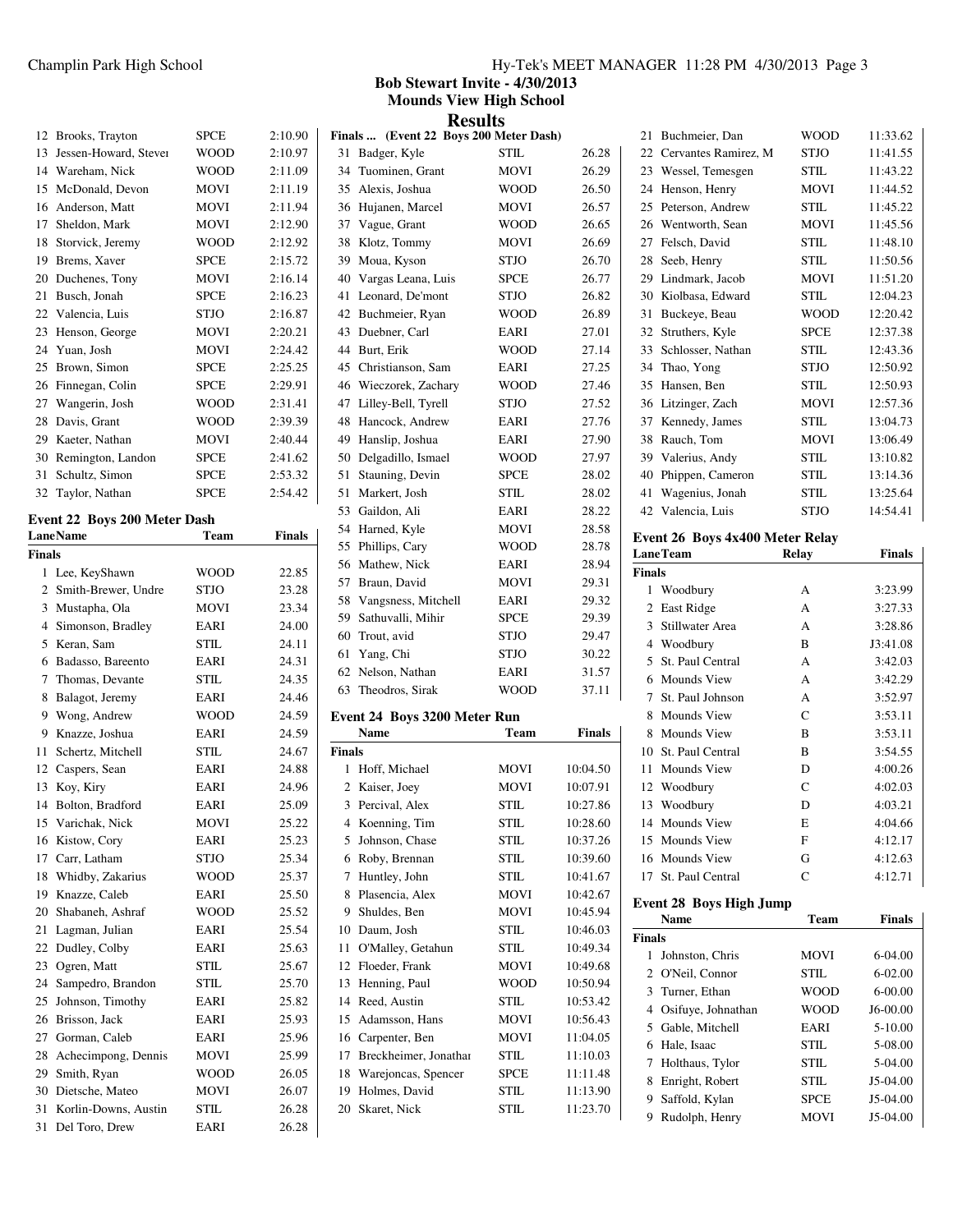|    | 11 Baker, Matt     | <b>MOVI</b> | $5-02.00$ |
|----|--------------------|-------------|-----------|
|    | 11 Tompkins, Sean  | STIL.       | 5-02.00   |
| 11 | Snuggergrud, Ben   | <b>MOVI</b> | $5-02.00$ |
|    | 14 Badger, Kyle    | STIL.       | 5-00.00   |
|    | 14 Winger, Karsten | STIL.       | 5-00.00   |
|    | 14 Turner, Forrest | <b>SPCE</b> | 5-00.00   |
|    | 14 Lyden, Reid     | EARI        | 5-00.00   |
|    | 14 Skie, Dejonte   | STIL.       | 5-00.00   |
|    | 14 Davis, Cole     | <b>WOOD</b> | 5-00.00   |
|    | 14 Brand, Jonathan | WOOD        | 5-00.00   |

## **Event 30 Boys Pole Vault**

|                | Name               | Team        | <b>Finals</b> |
|----------------|--------------------|-------------|---------------|
| <b>Finals</b>  |                    |             |               |
| 1              | O'Neil, Connor     | STIL.       | 13-06.00      |
| $\overline{c}$ | Ewald, Ethan       | EARI        | J13-06.00     |
| 3              | Knopf, John        | <b>MOVI</b> | 12-06.00      |
| $\overline{4}$ | Toninato, Adam     | <b>MOVI</b> | 12-00.00      |
| 5              | Tompkins, Sean     | STIL.       | 11-06.00      |
| 6              | Young, John        | <b>MOVI</b> | J11-06.00     |
| 7              | Tountas, Keegan    | <b>MOVI</b> | 10-06.00      |
| 8              | Mathew, Joseph     | EARI        | J10-06.00     |
| 9              | Cousineau, Braden  | STIL.       | J10-06.00     |
| 10             | Eason, Colin       | STIL.       | 10-00.00      |
| 10             | Giebel, Anthony    | STIL.       | 10-00.00      |
| 12             | Enright, Robert    | STIL.       | 9-06.00       |
| 12             | Lin, Wes           | <b>MOVI</b> | 9-06.00       |
| 12             | LeBow, Tucker      | <b>MOVI</b> | 9-06.00       |
| 15             | Nollan, Erich      | EARI        | 9-00.00       |
| 15             | Tompkins, Spencer  | STIL.       | $9 - 00.00$   |
|                | 15 Classon, Braden | STIL.       | $9 - 00.00$   |
| 15             | Diaz, Eric         | <b>MOVI</b> | 9-00.00       |
| 19             | McConnell, Ben     | STIL.       | 8-00.00       |
| 19             | Knapp, Alex        | STIL.       | 8-00.00       |
| 19             | Fairchild, Tristan | <b>MOVI</b> | 8-00.00       |
| 19             | Eggers, Joseph     | <b>MOVI</b> | 8-00.00       |
| 19             | Crist, Daniel      | <b>MOVI</b> | 8-00.00       |
| 19             | McConnell, Craig   | STIL.       | 8-00.00       |
| 19             | Davis, Cole        | <b>WOOD</b> | 8-00.00       |
|                |                    |             |               |

## **Event 32 Boys Long Jump**

|        | <b>Name</b>         | Team        | Finals    |  |
|--------|---------------------|-------------|-----------|--|
| Finals |                     |             |           |  |
| 1      | Krause, Riley       | <b>MOVI</b> | 20-05.50  |  |
|        | 2 Hallman, Jalen    | <b>MOVI</b> | 19-11.50  |  |
| 3      | Johnston, Chris     | <b>MOVI</b> | 19-09.50  |  |
| 4      | Gable, Mitchell     | EARI        | 19-05.50  |  |
| 5      | Osifuye, Johnathan  | WOOD        | 19-00.25  |  |
| 6      | Klein, Alex         | STIL.       | 18-09.50  |  |
| 7      | Knazze, Joshua      | EARI        | 18-08.25  |  |
| 8      | Allen, Jason        | <b>SPCE</b> | J18-08.25 |  |
| 9      | Li, Denis           | <b>MOVI</b> | 18-06.50  |  |
|        | 10 Zastrow, Jake    | <b>MOVI</b> | 18-05.00  |  |
| 11.    | Turner, Ethan       | WOOD        | 18-02.00  |  |
|        | 12 Liddell, Michael | STIL.       | 17-10.50  |  |
|        | 12 Mathew, Joseph   | EARI        | 17-10.50  |  |
|        | 14 Roomes, Mason    | WOOD        | 17-09.00  |  |

## Champlin Park High School Hy-Tek's MEET MANAGER 11:28 PM 4/30/2013 Page 4

 Molanar, Joe MOVI 36-01.50 23 Delaune, Grant MOVI 35-07.00 Howlett, Billy MOVI 35-01.00 Roberts, Kennan WOOD 35-01.00

**Bob Stewart Invite - 4/30/2013 Mounds View High School**

| <b>Results</b> |                                           |              |                      |
|----------------|-------------------------------------------|--------------|----------------------|
|                | Finals  (Event 32 Boys Long Jump)         |              |                      |
| 14             | Fick, Caleb                               | <b>STIL</b>  | 17-09.00             |
| 16             | Delaune, Grant                            | MOVI         | 17-08.00             |
| 17             | Skogvold, Oystein                         | MOVI         | 17-04.00             |
| 18             | Lilley-Bell, Tyrell                       | <b>STJO</b>  | 17-01.00             |
| 19             | Snuggergrud, Ben                          | <b>MOVI</b>  | 17-00.00             |
| 19             | VanBeusekom, Nate                         | MOVI         | 17-00.00             |
| 21             | Gardner, Garrett                          | <b>SPCE</b>  | 16-08.00             |
| 21             | Sherman, David                            | <b>SPCE</b>  | 16-08.00             |
| 23             | Swenson, Allen                            | EARI         | 16-07.00             |
| 23             | Christianson, Sam                         | EARI         | 16-07.00             |
| 25             | Gorman, Caleb                             | EARI         | 16-06.50             |
| 26             | Braun, Andrew                             | MOVI         | 16-05.75             |
| 27             | Bjorklund, Andrew                         | <b>MOVI</b>  | 16-05.50             |
| 28             | Nahkala, Brady                            | STIL         | 16-05.25             |
| 29             | Dietsche, Mateo                           | MOVI         | 16-05.00             |
| 30             | Leonard, De'mont                          | STJO         | 16-04.00             |
| 31             | Howlett, Billy                            | <b>MOVI</b>  | 16-02.50             |
| 32             | Thomas, Nolan                             | <b>MOVI</b>  | 16-02.00             |
| 33             | Doneux, Jake                              | <b>STIL</b>  | 15-04.00             |
| 34             | Stauning, Devin                           | <b>SPCE</b>  | 15-02.75             |
| 35             | Addo, Peter                               | WOOD         | 15-01.25             |
| 36             | Alexis, Joshua                            | <b>WOOD</b>  | 14-10.50             |
| 37             | Ylitalo, Max                              | <b>STIL</b>  | 14-09.75             |
| 38             | Alexis, Joey                              | <b>WOOD</b>  | 14-05.00             |
| 39             | Thao, Yeng                                | <b>STJO</b>  | 14-04.00             |
| 40             | Johnson, Mark                             | MOVI         | 14-03.25             |
| 41             | Roberts, Kennan                           |              | 13-11.00             |
|                |                                           | WOOD         |                      |
| 42             | Moline, Alex                              | MOVI         | 13-08.50             |
| 43             | Cotton, Andrew                            | EARI         | 13-04.00             |
| 44             | Finnegan, Colin                           | <b>SPCE</b>  | 12-08.50             |
|                |                                           |              |                      |
|                | <b>Event 34 Boys Triple Jump</b>          |              |                      |
|                | Name                                      | Team         | <b>Finals</b>        |
| <b>Finals</b>  |                                           |              |                      |
| 1              | Campbell, Elijah                          | <b>SPCE</b>  | 45-09.00             |
| 2              | Olateju, Sola                             | <b>MOVI</b>  | 44-05.00             |
| 3              | Abodunde, Abiola                          | <b>WOOD</b>  | 44-00.00             |
| $\overline{4}$ | Lawal, Oladipupo                          | <b>WOOD</b>  | 43-06.00             |
|                | 5 O'Neil, Connor                          | STIL         | 42-06.50             |
| 6              | Turner, Ethan                             | WOOD         | 42-04.50             |
| 7              | Osifuye, Johnathan                        | WOOD         | 41-03.00             |
| 8              | Gable, Mitchell                           | EARI         | 39-10.00             |
| 9              | Li, Denis                                 | MOVI         | 39-09.00             |
| 10             | Liddell, Michael                          | <b>STIL</b>  | 39-07.50             |
| 11             | Snuggergrud, Ben                          | MOVI         | 39-03.00             |
| 12             | Balagot, Jeremy                           | EARI         | 39-02.50             |
| 13             | Wanovich, Nicholas                        | STIL         | 38-03.50             |
| 14             | Doneux, Jake                              | <b>STIL</b>  | 37-11.00             |
| 15             | Gardner, Garrett                          | <b>SPCE</b>  | 37-07.50             |
| 16             | Skogvold, Oystein                         | MOVI         | 37-04.00             |
| 16             | Addo, Peter                               | <b>WOOD</b>  | 37-04.00             |
| 18             | Hale, Isaac                               | STIL         | 37-01.50             |
| 19             | Sherman, David                            | <b>SPCE</b>  | 36-08.00             |
|                | 20 Christianson, Sam<br>20 Roomes, Roshon | EARI<br>WOOD | 36-04.00<br>36-04.00 |

| 26             | Eze-Sike, Chinwuba                | EARI        | 34-04.00  |
|----------------|-----------------------------------|-------------|-----------|
|                | 27 Wieczorek, Zachary             | <b>WOOD</b> | 32-07.00  |
| 28             | Buchmeier, Ryan                   | <b>WOOD</b> | 32-06.00  |
| 29             | Thao, Yeng                        | <b>STJO</b> | 31-02.00  |
| 30             | Moline, Alex                      | MOVI        | 29-07.00  |
|                | <b>Event 36 Boys Discus Throw</b> |             |           |
|                | Name                              | Team        | Finals    |
| Finals         |                                   |             |           |
| 1              | Bird, Nate                        | STIL        | 152-00.50 |
| $\overline{c}$ | Klaers, Logan                     | <b>MOVI</b> | 142-07.50 |
| 3              | Peterson, David                   | <b>STIL</b> | 138-06.50 |
| 4              | Bunch, Steven                     | <b>WOOD</b> | 127-05    |
| 5              | Neuenfeldt, William               | EARI        | 126-11    |
| 6              | Johnson, Jacob                    | STIL        | 122-07.50 |
| 7              | Benjamin, Tucker                  | <b>WOOD</b> | 121-05.50 |
| 8              | Kuehn, Chris                      | MOVI        | 121-01.50 |
| 9              | Tipke, Aaron                      | <b>STIL</b> | 120-10.50 |
| 10             | Burbach, Alex                     | <b>STIL</b> | 119-03    |
| 11             | Giere, Kyle                       | MOVI        | 116-03    |
| 12             | Pouliot, Jake                     | EARI        | 115-10.50 |
| 13             | Martin, Eric                      | MOVI        | 113-08    |
| 14             | Schlichting, Peter                | <b>MOVI</b> | 110-00    |
| 15             | Miller, Jonathan                  | EARI        | 109-05    |
| 16             | Ekstrand, Danny                   | <b>STIL</b> | 109-04.50 |
| 17             | Knick, Gary                       | <b>SPCE</b> | 109-02    |
| 18             | Carr, Alex                        | STIL        | 108-04.50 |
| 19             | Lewis, Keith                      | <b>STJO</b> | 106-08.50 |
| 20             | Buege, Danny                      | STIL        | 104-03    |
| 21             | Molanar, Joe                      | MOVI        | 103-09    |
| 22             | Johnson, Nick                     | <b>STIL</b> | 102-03    |
| 23             | Klotz, Tommy                      | <b>MOVI</b> | 102-02    |
| 24             | Cludy, Murphy                     | STIL        | 100-08    |
| 25             | Finholt, Connor                   | EARI        | 99-03.50  |
| 26             | Lee, Brian                        | MOVI        | 99-01.50  |
| 27             | Wong, Matt                        | <b>MOVI</b> | 98-06.50  |
| 28             | Tholen, Adam                      | <b>STIL</b> | $96 - 11$ |
| 29             | Sabin, Nick                       | <b>STIL</b> | 96-09     |
| 30             | Wells, Chris                      | <b>MOVI</b> | 96-02     |
| 31             | Day, Killyan                      | STIL        | 93-05     |
| 32             | Haugen, Benjamin                  | EARI        | 91-09     |
| 33             | Howlett, Billy                    | MOVI        | 90-10     |
| 34             | Larson, Alec                      | STIL        | 90-08.50  |
| 35             | Danielson, Isaiah                 | WOOD        | 90-02     |
| 36             | Ekstrand, Ryan                    | STIL        | 87-09.50  |
| 37             | Hanson, Dan                       | <b>MOVI</b> | 86-04     |
| 38             | Masters, Abraham                  | STIL        | 85-04.50  |
| 39             | Whitesell, Joshua                 | STJO        | 82-11.50  |
| 40             | Sanneman, Wesley                  | EARI        | 82-06     |
| 41             | Bradley, Cristopher               | STIL        | 80-11.50  |
| 42             | Keifer, Adam                      | WOOD        | 80-02     |
| 43             | Bonds, Logan                      | STIL        | 79-10     |
| 44             | Shaw, Brandon                     | EARI        | 79-04     |